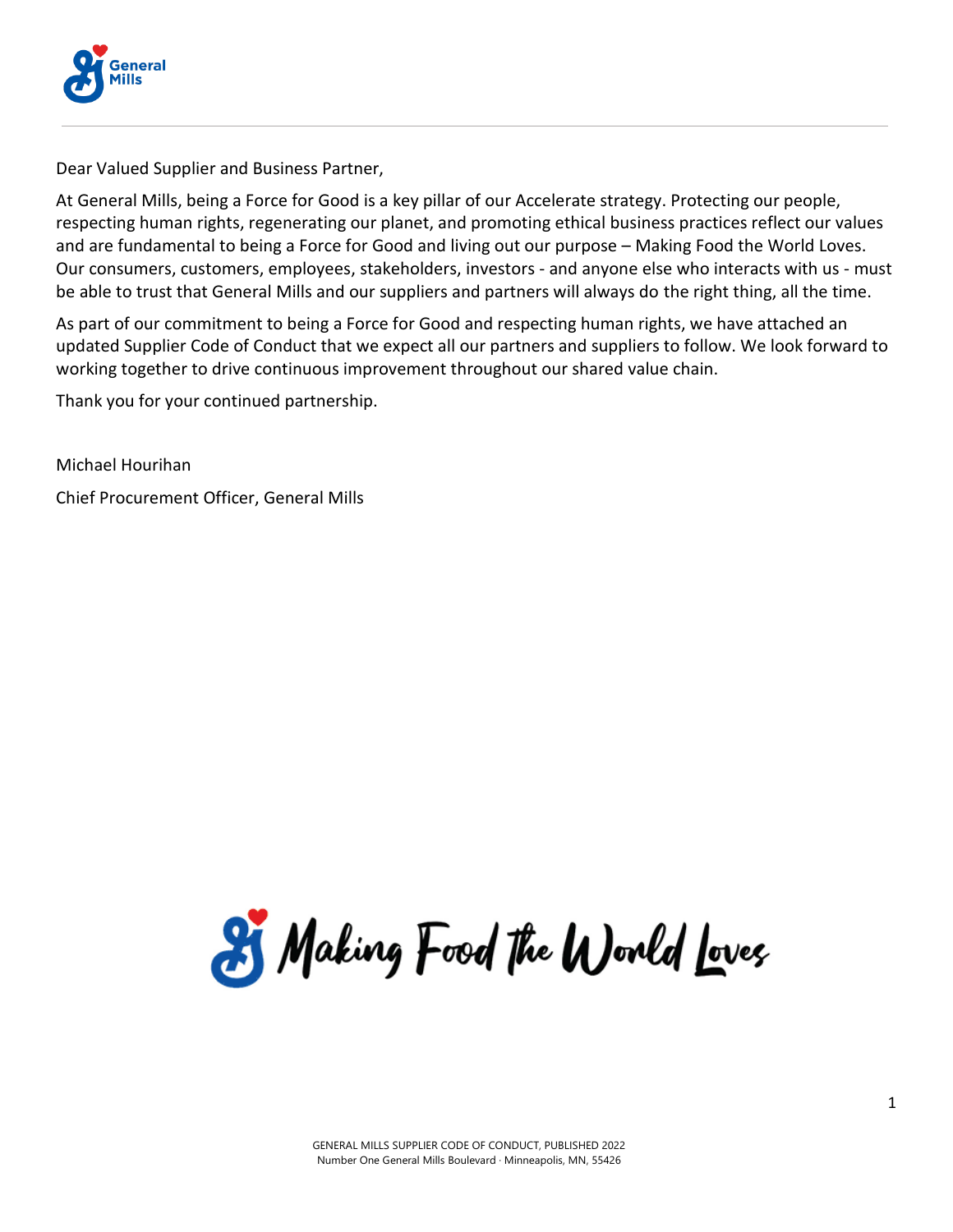

# **SUPPLIER CODE OF CONDUCT**

General Mills is strongly committed to conducting its business in a lawful and ethical manner, engaging only with suppliers that are committed to the same principles, to ensure a long-term, sustainable, and successful relationship for all parties.

This Supplier Code of Conduct (the "Code of Conduct") describes the requirements and ways of working that General Mills applies together with its upstream supply chain third parties. In some cases, this Code of Conduct goes beyond compliance with applicable laws and draws upon internationally recognized standards to advance social and environmental responsibility. When differences arise between the standards set forth in this Code of Conduct and legal requirements, the stricter standard shall apply, in compliance with applicable law.

General Mills will assess its suppliers' compliance with this Code of Conduct and demonstrate that it is working with its suppliers to continuously improve their performance. Violations of this Code of Conduct may jeopardize the supplier's business relationship with General Mills, up to, and including termination. This Code of Conduct applies to General Mills' suppliers and their subsidiaries, affiliates, and subcontractors (each a "supplier") providing goods or services to General Mills, or for use in or with General Mills products.

Suppliers shall continuously exercise due diligence to reasonably verify conformance with this Code of Conduct within their entire supply chain. Suppliers shall develop policies and management systems to identify risks and mitigation measures to correct deviations from this Code of Conduct among their own suppliers.

Suppliers must comply with our Code of Conduct and the Four Pillars of Responsible Sourcing:

- •Human Rights
- •Health and Safety
- •Environment
- •Business Integrity

#### **HUMAN RIGHTS**

General Mills believes the protection of human rights throughout our supply chain is a critical part of our mission and is committed to respecting all human rights across our full value chain. This protection applies to all individuals, inclusive of migrant workers, women, and children. General Mills endorses the principles enshrined in the International Labour Organization's 1998 Declaration on Fundamental Principles and Rights at Work and the United Nations Guiding Principles on Business and Human Rights. Additional detail can be found in our **Human Rights Policy**.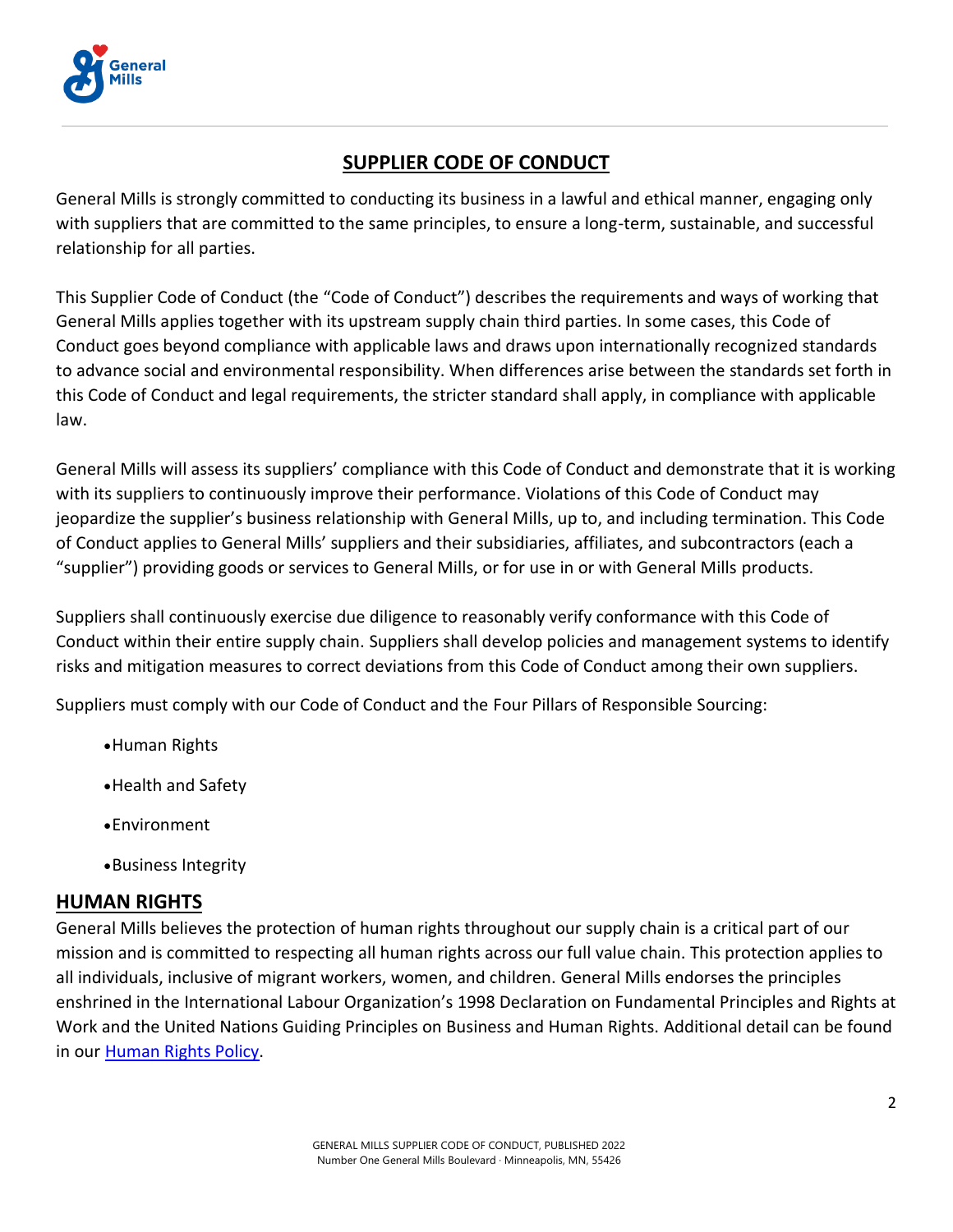

At a minimum, our suppliers shall uphold these human rights standards:

**Forced Labor**: Suppliers shall not use involuntary, enslaved, forced, prison, or debt bondage labor of any kind. Suppliers shall not be involved in human trafficking activity and shall not use any corporal punishment, physical or psychological abuse, or threats of violence, or coercion to secure or retain their workers. Suppliers shall not require payment of fees or the surrendering of identification as a condition of employment. All workers shall be provided with the terms of their employment in a language they understand.

**Child Labor:** Suppliers shall not employ children that are under 15 years of age, or 14 years of age where local law allows, or under the legal minimum age for employment in the country, whichever is greatest.

Any employment of workers under the age of 18 shall not interfere with schooling or vocational education and shall not expose children to risks that could cause health, safety, or moral harm, as specified in the ILO Worst Forms of Child Labour Convention (No. 182).

**Freedom of Association and Collective Bargaining:** Suppliers shall recognize and respect the rights of employees to freedom of association and collective bargaining. Suppliers shall ensure that representatives of trade unions are not subject to discrimination or harassment.

**Anti-Discrimination and Fair Treatment:** Suppliers shall treat all workers with respect. There will be no unlawful discrimination, harassment or abuse of any kind based on race, caste, national origin, religious affiliation, age, disability, gender, physical appearance, marital status, sexual orientation, union membership, veteran status, political opinion, or HIV/AIDS status in relation to employment practices such as hiring, promotion, compensation, termination, retirement, or any other aspect of their work.

**Wages and Benefits:** Suppliers shall provide compensation directly to employees that includes wages, overtime pay, and benefits that meet or exceed the legal minimum standards. Where there is no legislated minimum wage, suppliers shall provide wages that are comparable to relevant standard industry wages. Wages shall be paid promptly and in full. Wages shall not be subject to deductions as a disciplinary measure. Wage deductions shall not be used to keep workers tied to the employer or to their jobs.

**Work Hours and Overtime:** Suppliers shall ensure that work schedules and overtime are consistent with all applicable laws and collective bargaining agreements, whichever affords the greater level of protection, including maximum hour and rest period laws. Workers shall receive annual leave and public holidays in accordance with local law.

**Labor Agencies and Recruitment Fees:** Suppliers shall ensure that the labor agencies they engage with operate legally and are certified or licensed by the competent authority in their country of operation.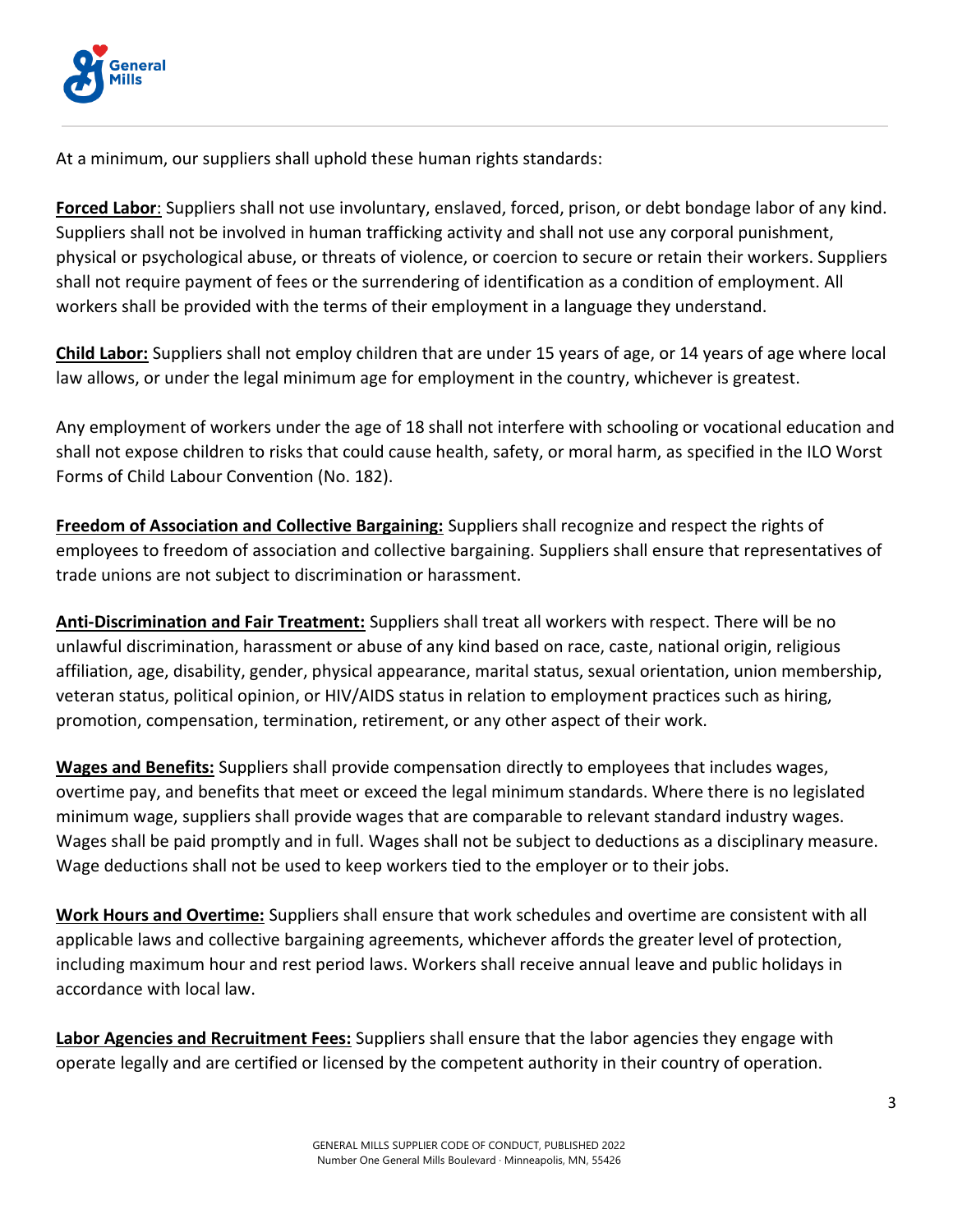

Workers shall not be required to pay recruitment fees or hiring-related fees to employers, agents, or labor brokers, unless allowed by local law.

**Freedom of Movement:** Workers shall have unrestricted access to necessities such as clean drinking water and toilets during both work and non-work hours at the work site or in employer-provided or arranged housing.

Workers' freedom of movement shall not be unreasonably restricted. Workers shall not be physically confined to the workplace or in premises such as, but not limited to, employer or recruiter operated residences; nor shall any other coercive means be used to restrict workers' freedom of movement or personal freedom.

**Land Rights:** Suppliers must respect the land rights of women, indigenous peoples, and local communities impacted by their operations and sourcing practices. All negotiations regarding the property or land of indigenous peoples, including the use of and transfers of it, must adhere to the principles of free, prior, and informed consent, contract transparency and disclosure. Suppliers must refrain from cooperating with any host government's illegitimate use of eminent domain to acquire land that will be used to provide products and services to General Mills.

# **HEALTH AND SAFETY**

Ensuring health and safety is of utmost importance to General Mills. Suppliers shall meet or exceed all applicable health and safety laws, regulations, and industry standards in this area. Suppliers shall provide workers with a safe, clean, and healthy work environment.

At a minimum, our suppliers shall uphold these health and safety standards:

**Product Safety and Quality:** Consumers trust General Mills to provide them with safe, high-quality food products and we expect the same from our suppliers. Suppliers shall supply only products or services that meet or exceed food safety and quality standards required by applicable law and General Mills Food Safety and Quality Policies. When differences arise between General Mills policy and legal requirements, the stricter shall apply. Suppliers must report any concerns about product safety or quality issues to General Mills Food Safety and Quality.

**Safe Working Environment:** Suppliers shall routinely assess work environments for health and safety hazards and eliminate, control, or mitigate these identified risks. Suppliers shall provide employees with appropriate workplace health and safety training in their primary language. Suppliers shall ensure that health and safetyrelated information is accessible at the point of work. Suppliers shall issue employees with the necessary personal protective equipment, at no cost, to protect their health, safety, and welfare.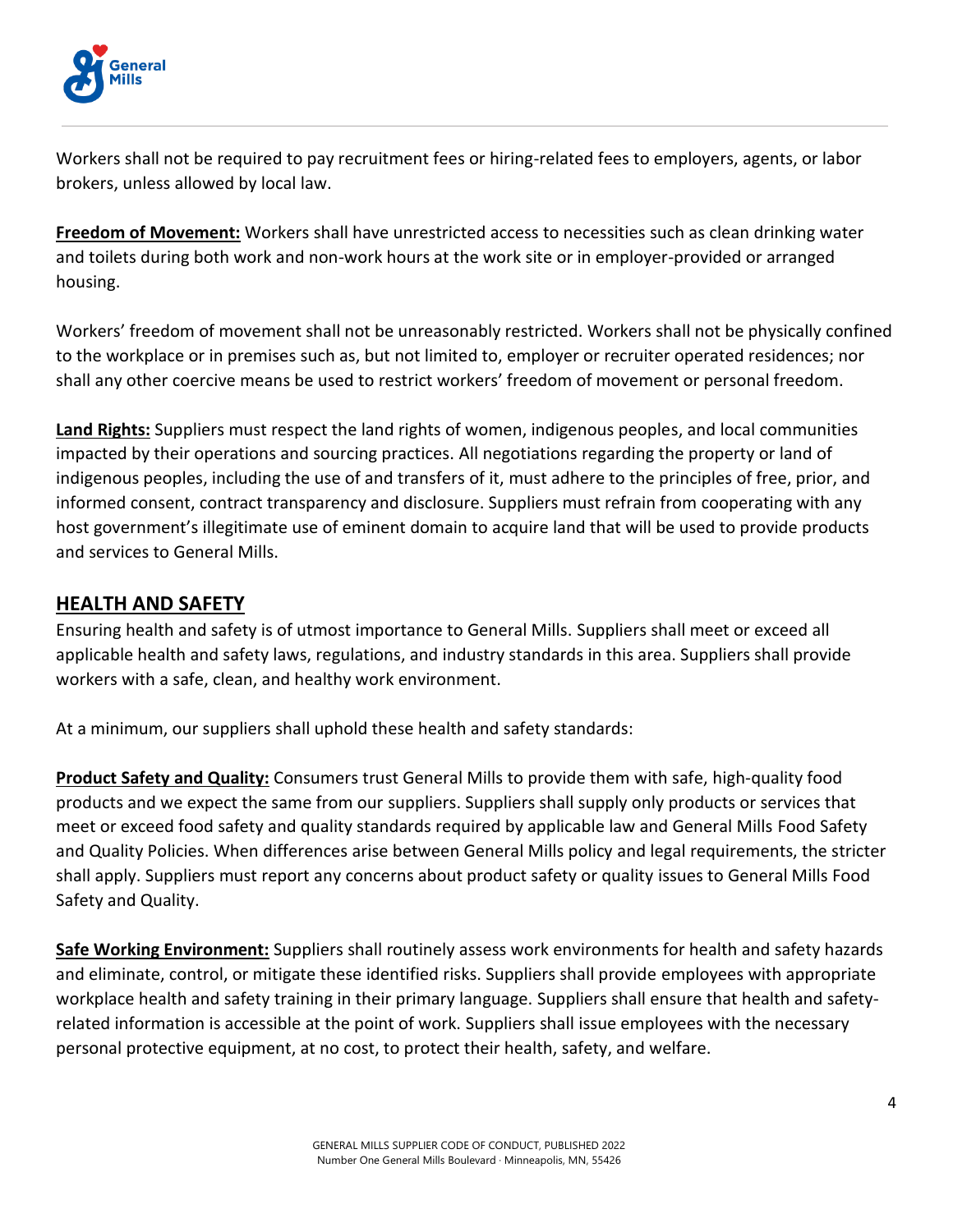

If applicable, dormitories must be clean and well-maintained.

Suppliers shall monitor working environments to assess the exposure of workers and visitors to occupational health hazards, including, but not limited to, chemical exposure, dust, noise, and fumes.

**Investigation:** Suppliers shall put in place processes to record and investigate accidents and first-aid events. Suppliers shall not take retaliatory measures against their workers for having or reporting bona fide accidents or first-aid events. Suppliers must ensure all workers have the right to refuse and report unsafe or unhealthy working conditions.

**Emergency Response:** Suppliers must identify and plan for emergency situations. Suppliers must implement and train their employees on response systems, including emergency reporting, alarm systems, worker notification and evacuation procedures, worker training and drills, use of first-aid supplies, use of fire detection and suppression equipment, and location of accessible exit facilities. Suppliers must ensure all workers at their sites are provided such training.

# **ENVIRONMENT**

At General Mills, our goal is to continually reduce our environmental footprint, as we explain in more detail in our [Climate Policy.](https://www.generalmills.com/how-we-make-it/healthier-planet/environmental-impact/climate-change/climate-policy) In addition to complying with all applicable environmental laws, we expect suppliers to continually improve their own environmental performance, including, but not limited to, reducing greenhouse gas emissions, reducing, or optimizing the use of water, energy, and agriculture inputs, and minimizing water pollution and waste. General Mills may require suppliers to provide information regarding environmental standards and environmental metrics and measures, such as Scope 1-3 greenhouse gas emissions and renewable energy usage.

**Commodity Specific Policies:** General Mills has a specific [Palm Oil Policy.](https://www.generalmills.com/-/media/Project/GMI/corporate/corporate-master/Files/Issues/GMI-Palm-Oil-Policy-March-2022.pdf?rev=37c6312b71dc4162861d926784b66260)

**Origin Mapping:** Suppliers must be capable of disclosing potential sources of primary origin associated with their products or services provided to General Mills. General Mills may ask suppliers for supply chain mapping back to the origin to facilitate assessment of upstream supply chain compliance. If suppliers do not have this capability today, General Mills expects them to share a path towards compliance.

### **BUSINESS INTEGRITY**

Doing the right thing all the time is a core part of General Mills culture. Suppliers must operate with the highest standards for business integrity and comply with all laws and regulations of the countries of their operation. This includes anti-corruption and anti-bribery laws, including the U.S. Foreign Corrupt Practices Act.

At a minimum, our suppliers shall uphold these business integrity standards: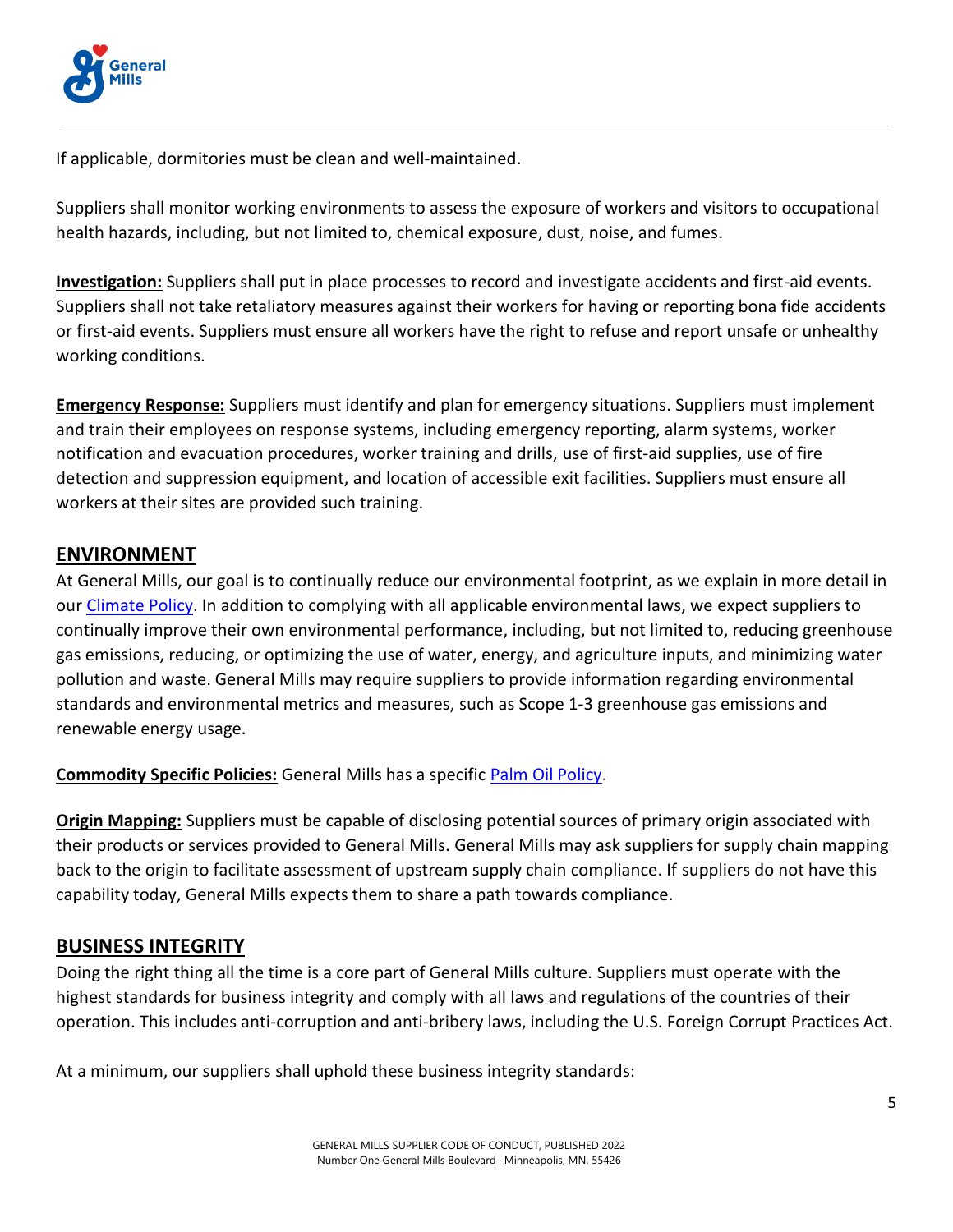

**Anti-Corruption:** Suppliers cannot offer or accept any bribe, kickback, favor or use any improper influence when dealing with government officials or in any business arrangements.

**Conflicts of Interest:** All conflicts of interest between suppliers and General Mills or government officials must be reported to General Mills so that appropriate action can be taken. Conflicts of interest that must be reported include any ownership or interest in the supplier's business by government officials or political parties, or close personal relationships with a General Mills employee. Any conflict of interest must be declared prior to entering the business relationship with General Mills.

**Gifts and Hospitality:** Gifts and hospitality must be reasonable and entirely for maintaining good business relations, and not intended to influence the outcome of decision making. General Mills prohibits gifts of cash or cash equivalents (such as gift cards, gift vouchers, loans, stock, or stock options). Gifts to General Mills employees may never exceed \$100 USD for a single item and the total value of gifts given may never exceed \$250 USD total in a calendar year.

**Confidential Information and Intellectual Property**: General Mills confidential information must be protected and must not be used inappropriately or to support insider trading activity. Suppliers shall respect intellectual property rights and safeguard customer and other protected information. Suppliers shall manage technology and know-how in a manner that protects intellectual property rights, protected information, and business operations to protect itself and its customers' business continuity.

**Anti-Retaliation:** Suppliers shall prohibit unlawful retaliation, including, but not limited to, threats, intimidation, and attacks, against individuals who report a compliance or ethical issue learned during the course of work performed for General Mills, who cooperate in good faith with the investigation of a complaint, or who defend environmental or human rights. Suppliers shall create a mechanism for workers to submit their grievances anonymously and demonstrate that their complaints are reviewed and investigated.

### **GRIEVANCES AND COMPLIANCE:**

**Grievances:** Suppliers shall provide grievance mechanisms that are transparent, anonymous (where allowed by law), unbiased, responsive, confidential, and communicated to workers across their supply chain.

To report a concern related to General Mills business, suppliers or their workers shall contact their General Mills representative or the General Mills Ethics Line at [generalmillsethics.ethicspoint.com](https://nam02.safelinks.protection.outlook.com/?url=https%3A%2F%2Fsecure.ethicspoint.com%2Fdomain%2Fmedia%2Fen%2Fgui%2F14580%2Findex.html&data=04%7C01%7CAlex.Popp%40genmills.com%7C3f1f765b8fc44ab6924c08da1815895f%7C0c33cce8883c4ba5b61534a6e2b8ff38%7C0%7C0%7C637848778041238535%7CUnknown%7CTWFpbGZsb3d8eyJWIjoiMC4wLjAwMDAiLCJQIjoiV2luMzIiLCJBTiI6Ik1haWwiLCJXVCI6Mn0%3D%7C3000&sdata=XrewTOV77Y1Ap1ubm1IVaxOmKfc5UNbCzBRc%2Bnz%2BA98%3D&reserved=0) or call toll-free 1- 800-210-2878. Dialing instructions for locations outside the U.S. are available at the [generalmillsethics.ethicspoint.com](https://nam02.safelinks.protection.outlook.com/?url=https%3A%2F%2Fsecure.ethicspoint.com%2Fdomain%2Fmedia%2Fen%2Fgui%2F14580%2Freport.html&data=04%7C01%7CAlex.Popp%40genmills.com%7C3f1f765b8fc44ab6924c08da1815895f%7C0c33cce8883c4ba5b61534a6e2b8ff38%7C0%7C0%7C637848778041238535%7CUnknown%7CTWFpbGZsb3d8eyJWIjoiMC4wLjAwMDAiLCJQIjoiV2luMzIiLCJBTiI6Ik1haWwiLCJXVCI6Mn0%3D%7C3000&sdata=LPefxgSl1XtvZvfQn4ULS5zxdRcx1CE%2FTK0UudZXURs%3D&reserved=0) site. The Ethics Line allows you to remain anonymous (where allowed by law).